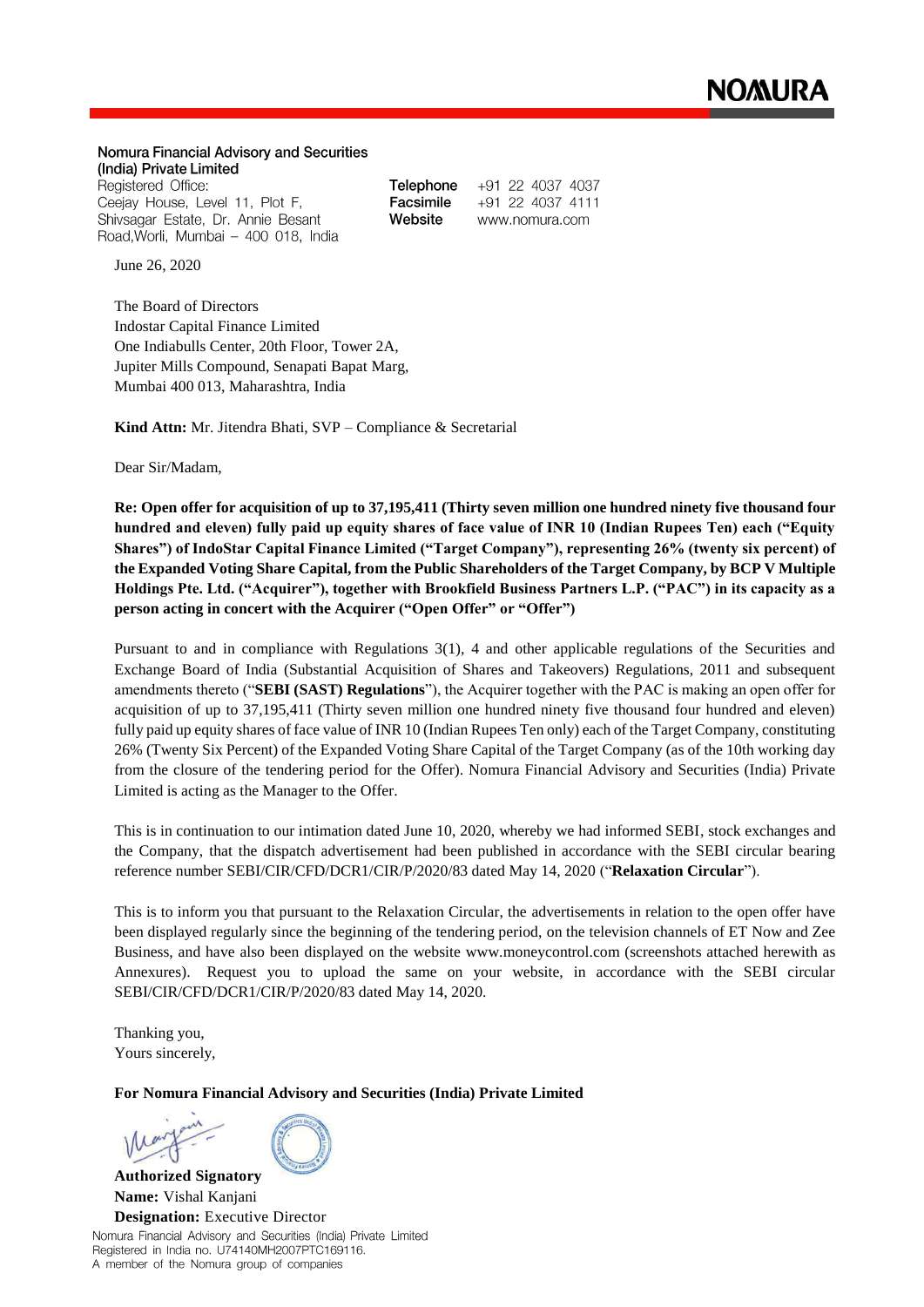

YOU ARE HERE: Home >> News

## **TOP NEWS**



Indian Army officer, two jawans killed in 'violent face-off' during deescalation process in Ladakh

AstraZeneca COVID-19 vaccine likely

COVID-19 pandemic | Rahul Gandhi slams BJP over high mortality rate in Gujarat

**INDOSTAR CAPITAL FINANCE OPEN OFFER OPENS ON JUNE 16, 2020 CLOSES ON JUNE 29, 2020** 

Activate Windows **OPINION**Go to Settings to activate Windows.

 $\land$   $\in$   $\circ$   $\Box$  ENG

16-06-2020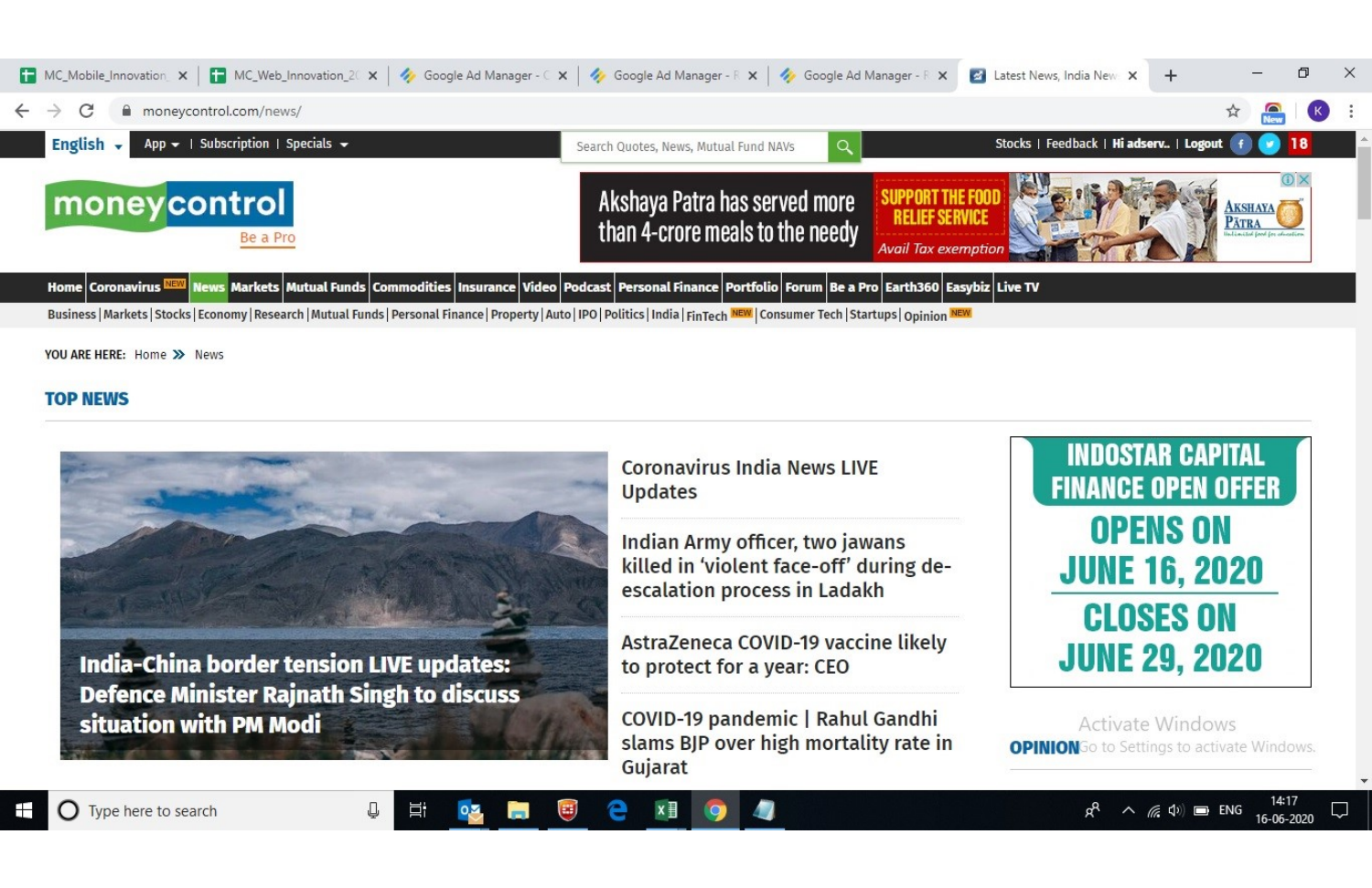